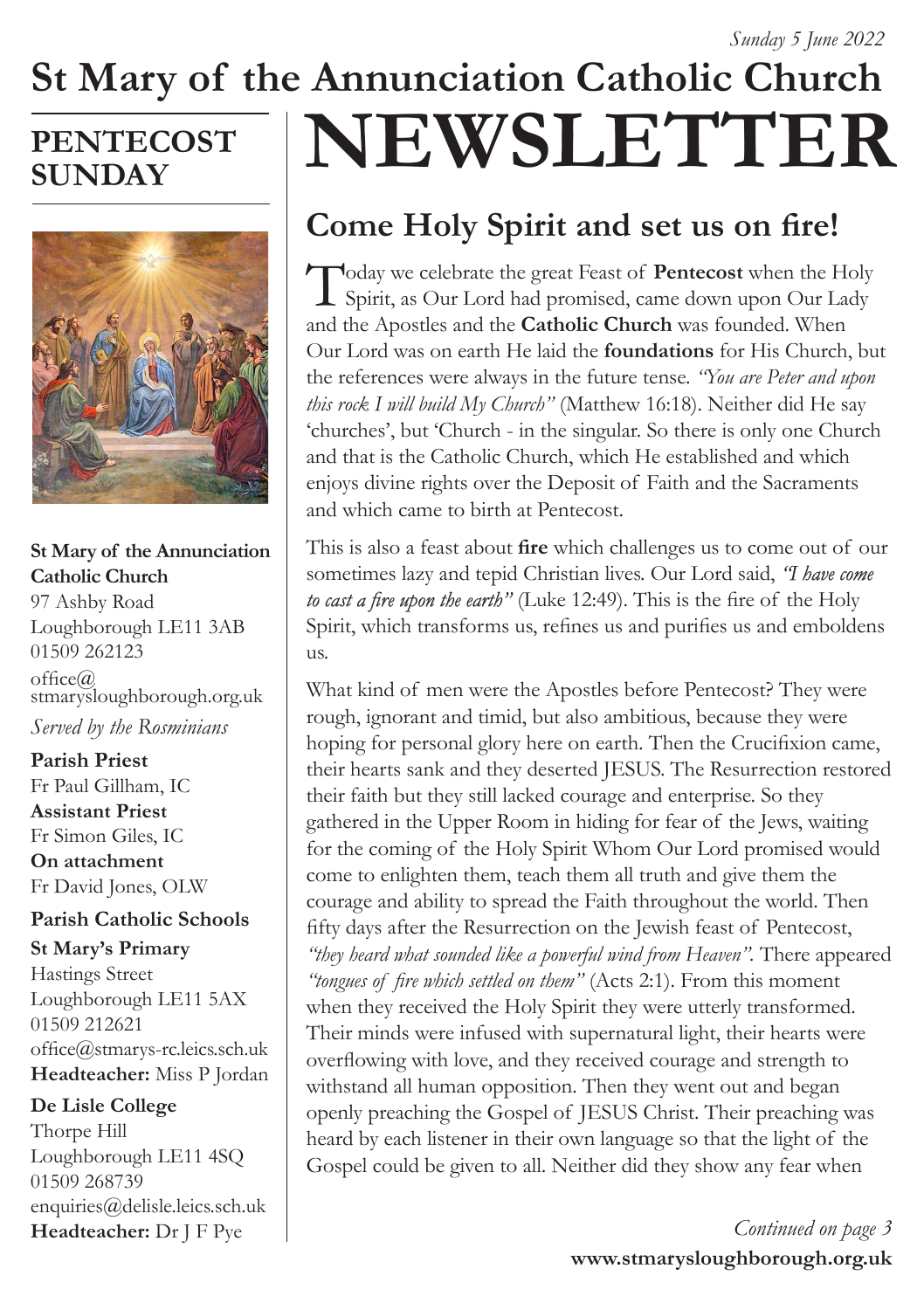

*June, Month of the Sacred Heart*

#### **Please pray for those who are sick**

#### **for those who have recently died**

Alan Creighton Pietro Lallo Jack Paisley Tony Jackson Greg O'Connor *May they rest in peace*

**and for those whose anniversaries occur at this time** Maureen Connell William Gallagher Frank Kozimor Eddie Hamilton Rae Hagan Anthony McAllister

#### **PLEASE NOTE**

Due to government regulations regarding personal data (GDPR), we are not able to publish name details of Mass intentions for the living in this online version of the newsletter.

# **MASS INTENTIONS AT ST MARY'S**

| Sat 4th<br>6.00pm       | <b>Vigil Mass</b><br>Andrew Carr (RIP)                  |
|-------------------------|---------------------------------------------------------|
| Sun 5th                 | Pentecost                                               |
| $9.00$ am               | Charles O'Toole (RIP)                                   |
| 11.15 am                | For the Parish                                          |
| 4.00pm                  | Italian Mass                                            |
| Mon 6th                 | BVM, Mother of the Church (Memoria)                     |
| $9.15$ am               | Pat Newby (RIP)                                         |
| Tues 7th                | Feria                                                   |
| $9.15$ am               | Christian Carullo (RIP)                                 |
| Weds 8th                | Pentecost Wednesday (Ember Day)                         |
| $6.00 - 6.25$ <i>pm</i> | Parish Rosary (in church)                               |
| 6.30pm                  | Brian & Kitty McDermot (RIP) (Latin, old rite)          |
| Thurs 9th               | Our Lord Jesus Christ, Eternal High Priest (Feast)      |
| $9.15$ am               | For all Priests                                         |
| Fri 10th                | Feria                                                   |
| $6.00 - 6.25$ pm        | Confessions                                             |
| 6.30pm                  | Tom Tyler (RIP)                                         |
|                         | Confirmation                                            |
| Sat 11th                | <b>St Barnabas (Feast)</b>                              |
| 10.00am                 | Intention for the living No Public Mass                 |
| 10.30am                 | Private prayer with Exposition of the Blessed Sacrament |
| -12.30pm                | with Confessions 10.30-11.30am                          |
| $6.00$ pm               | Vigil Mass: Filomena Gobi Varallo (RIP)                 |
| Sun 12th                | The Most Holy Trinity (Solemnity)                       |
| $9.00$ am               | For the Parish                                          |
| 11.15 am                | Andy Newbold (RIP)                                      |
| 4.00pm                  | Italian Mass                                            |

# **This week at St Mary's**

| <b>Mon 6th</b> First Holy Communion Class - 4.15pm in the Hall       |
|----------------------------------------------------------------------|
| <b>Tues 7th</b> Exploring the Gospel of Mark - 7.00pm in the Library |
| <b>Weds 8th</b> UCM - 2.00pm in the Hall                             |
| Thurs 9th RCIA - 7.00pm in the Library                               |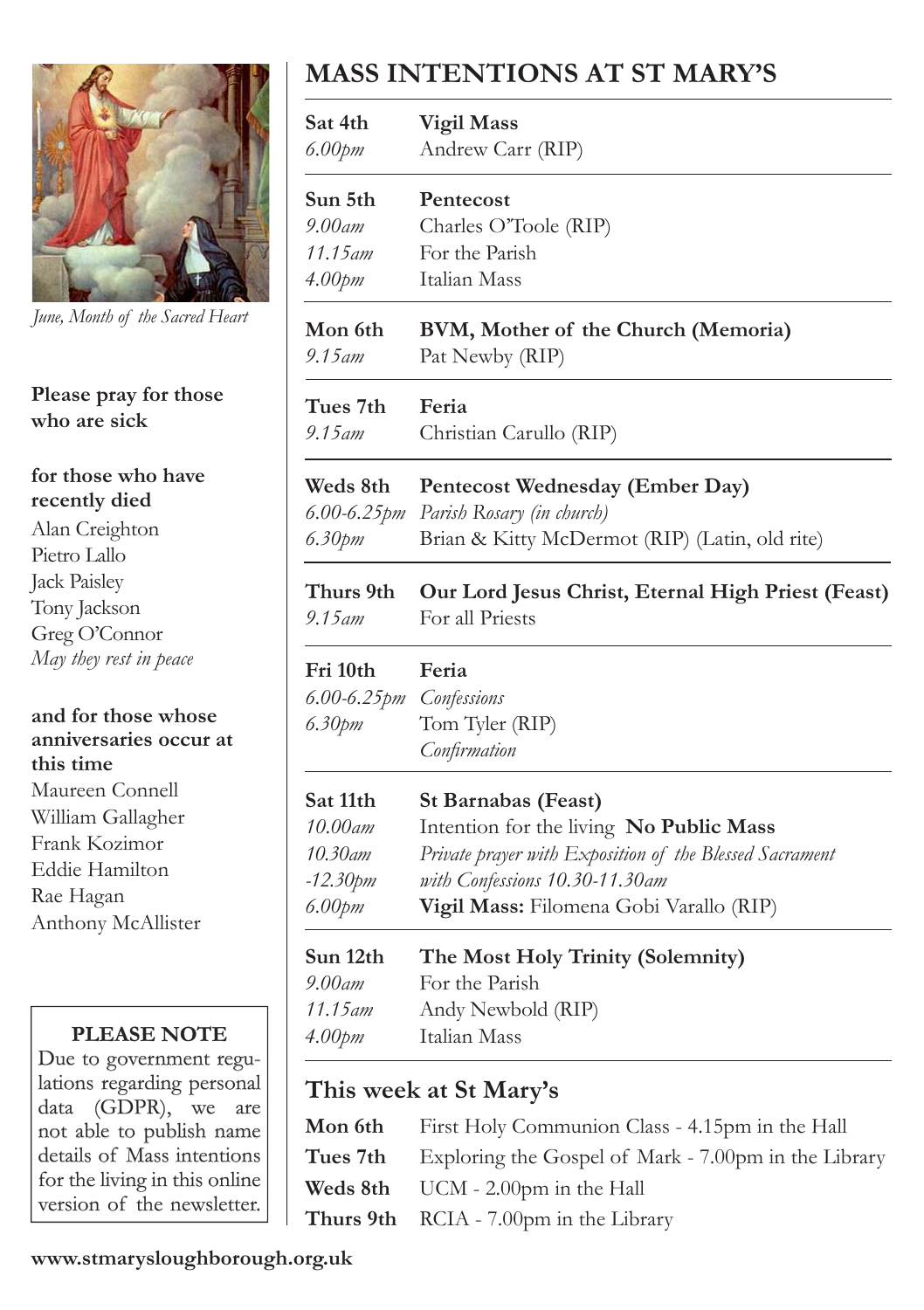#### *Continued from front page*

they had to face the wrath of the Synagogue or Jewish officials. After this they went out into the whole world to win it for Christ.

The Holy Spirit accomplished in them what armies have never been able to do except perhaps in a very limited way. But God used these weak and ignorant men to conquer the world for Christ so it would be obvious that God's power was with them.

But what of today? We can become depressed when we see the state of the world and the state of the Church. We are constantly told the Church is dying, but the Church can never die, because Christ is alive and His Mystical Body, the Catholic Church, is vivified by the eternal Spirit Who can never die. **The Spirit is the very soul of the Church which can no more be destroyed than the soul of an infant.** The Church throughout history has been attacked and betrayed from within and from without just as She is today. But the Church will never die because Christ can never die again. All the old heresies, errors and betrayals being regurgitated in the Church today will disappear again just as they did in the past, so that in the end He will be glorified in His Mystical Body just as He is now in His physical Body.

So what does this mean for us? Too many Christians are silent today out of fear, perhaps fear of being called names or of being unpopular or not being able to answer difficult questions. Sometimes we can be very comfortable in the "Upper Room" of the parish, but once outside we retreat into silence. The Holy Spirit wants to change that! Pray to Him and ask Him to light a fire in **you!** We need to win souls for Christ. The spread of the Gospel is in your hands. Be not afraid. **Come Holy Spirit and enkindle in us the fire of Your love!**

*Fr Paul Gillham, IC*

**Forty Hours Devotion:** The Loughborough Deanery will be celebrating Forty Hours Adoration of the Blessed Sacrament leading up to the Solemnity of Corpus Christi. Mass will be celebrated each day at 9.30am followed by all day Exposition of the Blessed Sacrament concluding with Benediction at 8pm. The dates and venues are as follows: **Monday 13th June** at Holy Cross, Whitwick; **Tuesday 14th June** at St Mary's Loughborough; **Thursday 16th June** at St Wilfrid's, Coalville; and **Friday 17th June** at Loughborough University Chaplaincy. I hope many parishioners will support this especially here and at the University which falls within the parish. Signing up sheets for St Mary's are at the entrance to the church. *Fr Paul*

#### **The Queen**

As the country celebrates this weekend the Platinum Jubilee of



Her Majesty the Queen, we send her our warmest congratulations and give thanks to God for her long reign and the dedicated service she has given to our country and the Commonwealth over seven decades, fulfilling the promise she made on her succession to the throne in 1952. Throughout her reign, she has been guided by her strong Christian faith and has won the hearts of her people through a life of dignity, respect and commitment to them. There will be special prayers for Her Majesty at this weekend's Masses. Ad multos annos! God save the Queen!

*Almighty God, we pray that your servant Elizabeth, our Queen, who, by your providence has received the governance of this realm, may continue to grow in every virtue, that, imbued with your heavenly grace, she may be preserved from all that is harmful and evil and, being blessed with your favour may, with the royal family, come at last into your presence, through Christ, who is the way, the truth and the life and who lives and reigns with you in the unity of the Holy Spirit, God, for ever and ever. Amen.*